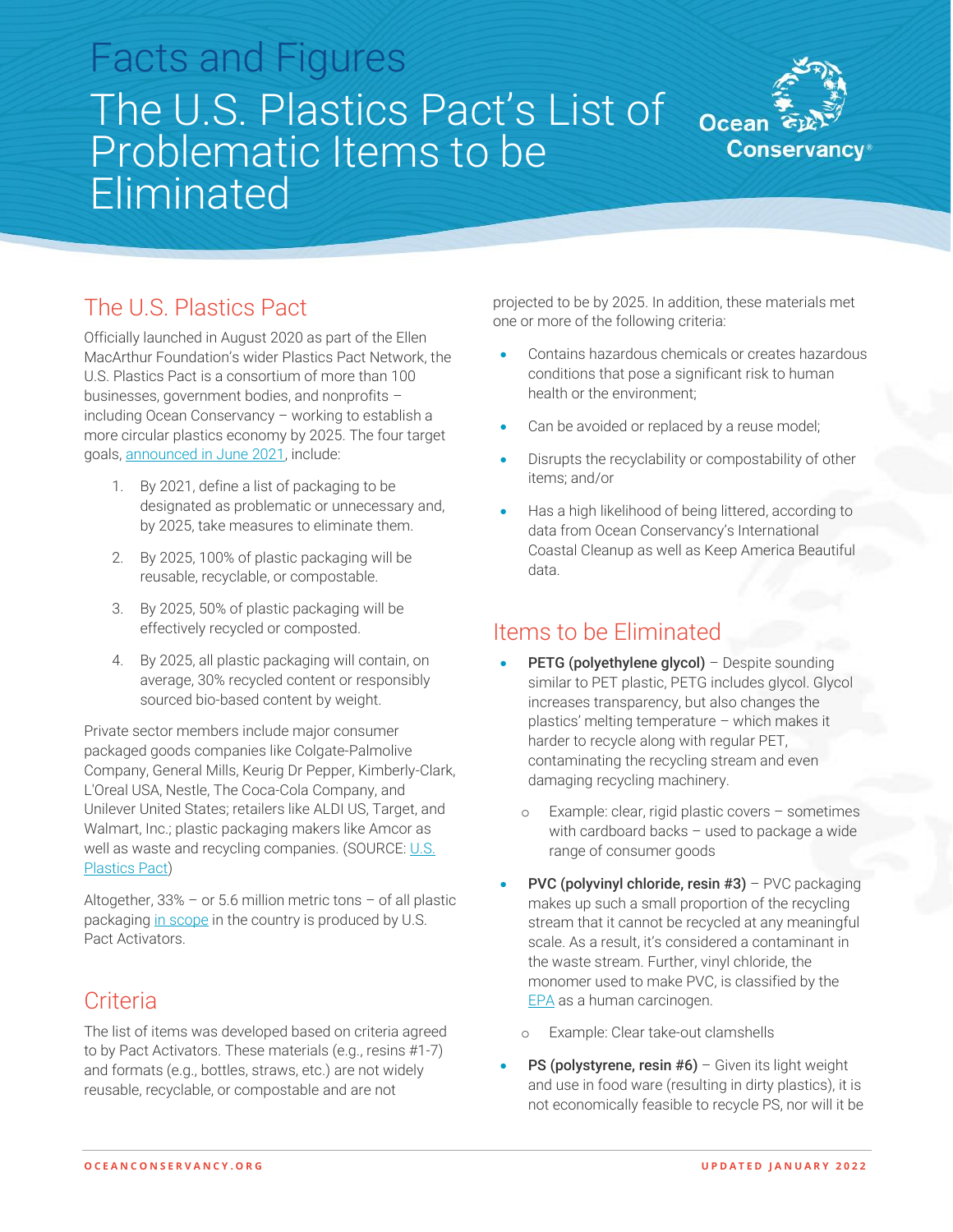by 2025. Expanded PS (EPS) or plastic foam is a major source of pollution as it easily breaks into microplastics. In fact, foam pieces have been the #1 most commonly collected microplastic during the [International Coastal Cleanup® \(ICC\)](https://oceanconservancy.org/wp-content/uploads/2021/09/2020-ICC-Report_Web_FINAL-0909.pdf) every year since microplastics have been counted (2013). Legislation banning certain types of PS has passed in 7 states [\(Maine,](https://www.wastedive.com/news/maine-becomes-first-in-the-nation-to-enact-statewide-foam-ban/553908/) [Vermont,](https://www.wastedive.com/news/maine-vermont-governors-sign-plastic-bag-bans-on-same-day/557098/) [Maryland,](https://www.wastedive.com/news/maryland-legislature-advances-statewide-eps-foam-ban-bill/550844/) [Washington,](https://ecology.wa.gov/Waste-Toxics/Reducing-recycling-waste/Waste-reduction-programs/Plastics/2021-plastic-pollution-laws/Expanded-polystyrene-ban)  [New York,](https://www.dec.ny.gov/press/124479.html) [New Jersey,](https://www.wastedive.com/news/new-jersey-plastic-paper-bag-polystyrene-foam-straws/585859/) and Virginia) and multiple [major cities.](https://www.sierraclub.org/massachusetts/polystyrene-food-packaging)

- o Examples: Red drink cups (PS), foam coffee cups and take-out food containers (EPS)
- Undetectable pigments Certain colorants cannot be identified or sorted with the current near infrared (NIR) sorting systems used by most material recovery facilities (MRFs) in the recycling process.
	- o Example: Carbon black in black take-out containers
- Opaque or pigmented PET (polyethylene) Although PET is widely recyclable, opaquely colored products contaminate the recycling stream because the colors leave the resulting recycled plastics stained, limiting their use in future products and leaving them to get "downcycled."
	- o 41% of recycled PET is "downcycled" into carpets and other textiles. (SOURCE: [National](https://napcor.com/news/4970-2/)  [Association for PET Container Resources\)](https://napcor.com/news/4970-2/)
	- o Examples: any colored PET bottles other than transparent blue or green), such as those often used for detergent
- Oxo-degradable additives Oxo-degradable additives are chemicals intentionally added to plastics to make them break down more easily. These additives, which typically contain metal catalysts, do not lead to actual biodegradation; rather they weaken the plastics and lead to greater microplastic pollution and lower quality recycling outputs.
	- o Examples: compost bag liners and doggy poop bags were often advertised as biodegradable but are in fact only oxo-degradable
- **Problematic labels** Packaging labels that are difficult to remove and made of a different material than the rest of the package render the entire package unrecyclable, contaminating the recycling stream.
- o Examples: full shrink-wrapped bottle labels, certain adhesives, inks, and materials outside the [APR Design® Guide.](https://plasticsrecycling.org/apr-design-guide)
- Cutlery, straws and stirrers (provided in addition to packaging) – Given their small size and odd shapes, plastic straws, stirrers, forks, knives, and spoons cannot be readily sorted in recycling facilities and lead to contamination in other plastic recycling streams.
	- o In the U.S., cutlery has been the 11th most commonly collected item from beaches and waterways during the ICC over the last 35 years, with 1,750,289 forks, knives and spoons recorded.
	- o Globally, cutlery has been the 13th most collected item at the ICC, with 6,053,179 forks, knives and spoons recorded by volunteers worldwide since 1986.
	- o In a survey conducted in the summer of 2021, 40% of Americans reported receiving packaged plastic cutlery with their takeout or delivery order, despite increasing opt-out options from food delivery apps. (SOURCE: [Ocean Conservancy\)](https://oceanconservancy.org/blog/2021/11/15/debunking-foodware-myths-america-recycles-day/)
	- o Nearly a quarter of Americans reported that they tend to dispose of plastic forks and spoons without using them; and in the same survey, 41% of respondents said that they did not want plastic forks and spoons included with their takeout or delivery orders, and 62% did not want plastic knives.
	- Cutlery is among the most harmful formats of plastics to marine life. Ocean Conservancy [research](https://oceanconservancy.org/wp-content/uploads/2017/05/2016-threat-rank-report.pdf) found that plastic forks, knives and spoons are the number two most deadly form of marine debris (behind only fishing gear and tying with plastic bags) due to their prevalence and impact when ingested.
	- o Straws and stirrers have collectively been the 7th most commonly collected item from beaches and waterways in the U.S. during the ICC over the last 35 years, with 4,940,864 recorded.
	- o Globally, straws and stirrers have been the 5th most commonly collected item at the ICC, with 14,155,301 recorded by volunteers worldwide since 1986.